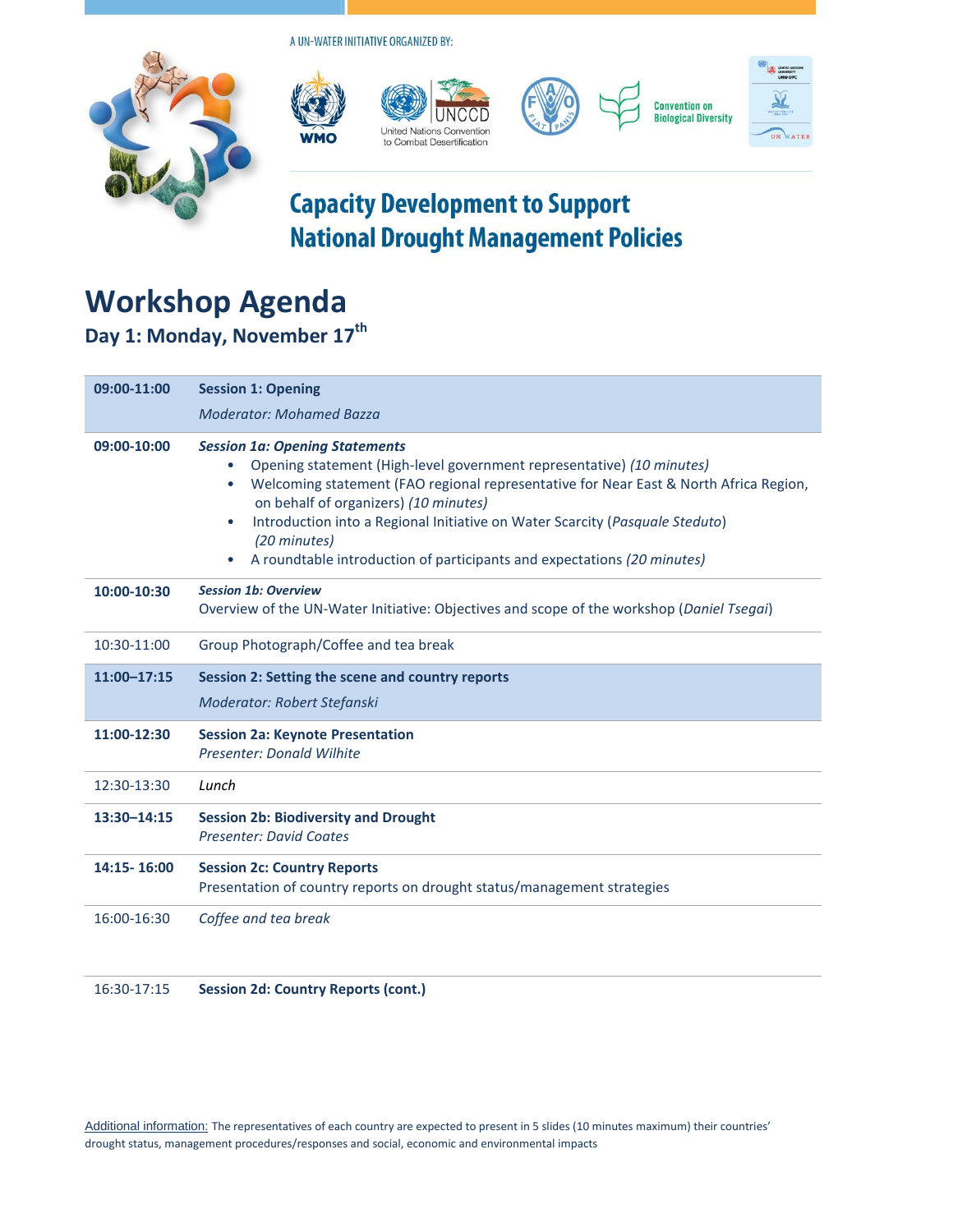

### **Day 2: Tuesday, November 18th**

| 09:00-13:15     | <b>Session 3: Drought Monitoring and Early Warning Systems</b><br>Presenter: Robert Stefanski; Moderator: Boubacar Cisse                                                                                                                                                                                                                                                                                                                                                                 |  |
|-----------------|------------------------------------------------------------------------------------------------------------------------------------------------------------------------------------------------------------------------------------------------------------------------------------------------------------------------------------------------------------------------------------------------------------------------------------------------------------------------------------------|--|
| 09:00-10:00     | <b>Session 3a: Thematic Presentation</b><br>Introduction to drought monitoring and early warning systems<br>$\bullet$<br>Data requirements (meteorological, hydrological, etc.) for drought monitoring<br>$\bullet$<br>Identifying occurrence of/exposure to droughts (types, onset, intensity)<br>٠<br>Different drought indices and measurement methods<br>٠<br>Successful examples/Ongoing initiatives<br>٠                                                                           |  |
| 10:00-11:45     | <b>Session 3b: Breakout groups</b><br>Group A: What are the current procedures/challenges on Early warning systems?<br>$\bullet$<br>(Robert Stefanski)<br>Group B: What are the meteorological and hydrological networks, data quality, sustainability<br>$\bullet$<br>needed? (Donald Wilhite)<br>Group C: What mechanisms are in place for communicating and liaising drought monitoring<br>$\bullet$<br>and early warning information between national institutions? (Simone Schiele) |  |
| $11:45 - 12:15$ | Coffee and tea break                                                                                                                                                                                                                                                                                                                                                                                                                                                                     |  |
| $12:15 - 13:15$ | Session 3c: Presentations of working group results and discussion<br>(10 minutes per group and 30 minutes for discussion)                                                                                                                                                                                                                                                                                                                                                                |  |
| 13:15-14:15     | Lunch                                                                                                                                                                                                                                                                                                                                                                                                                                                                                    |  |
| 14:15-18:30     | <b>Session 4: Vulnerability and Risk Assessment</b><br>Presenter: Boubacar Cisse; Moderator: David Coates                                                                                                                                                                                                                                                                                                                                                                                |  |
| 14:15-15:15     | <b>Session 4a: Thematic Presentation:</b><br>Impacts of drought: Environmental, economic, societal considerations/implications<br>$\bullet$<br>Significant secondary and tertiary impacts<br>$\bullet$<br>Successful examples/Ongoing initiatives targeting vulnerability and risk assessment<br>$\bullet$                                                                                                                                                                               |  |
| 15:15-17:00     | <b>Session 4b: Breakout groups:</b><br>Group A: Who/What is most vulnerable to drought in your country (Daniel Tsegai)<br>$\bullet$<br>Group B: Provide the causes/reasons of vulnerability to drought in your country (Boubacar<br>$\bullet$<br>Cisse)<br>Group C: What are the criteria you used for prioritizing vulnerability? (Mohamed Bazza)                                                                                                                                       |  |
| 17:00-17:30     | Coffee and tea break                                                                                                                                                                                                                                                                                                                                                                                                                                                                     |  |
| 17:30-18:30     | Session 4c: Presentations of working group results and discussion                                                                                                                                                                                                                                                                                                                                                                                                                        |  |

(*10 minutes per group and 30 minutes for discussion*)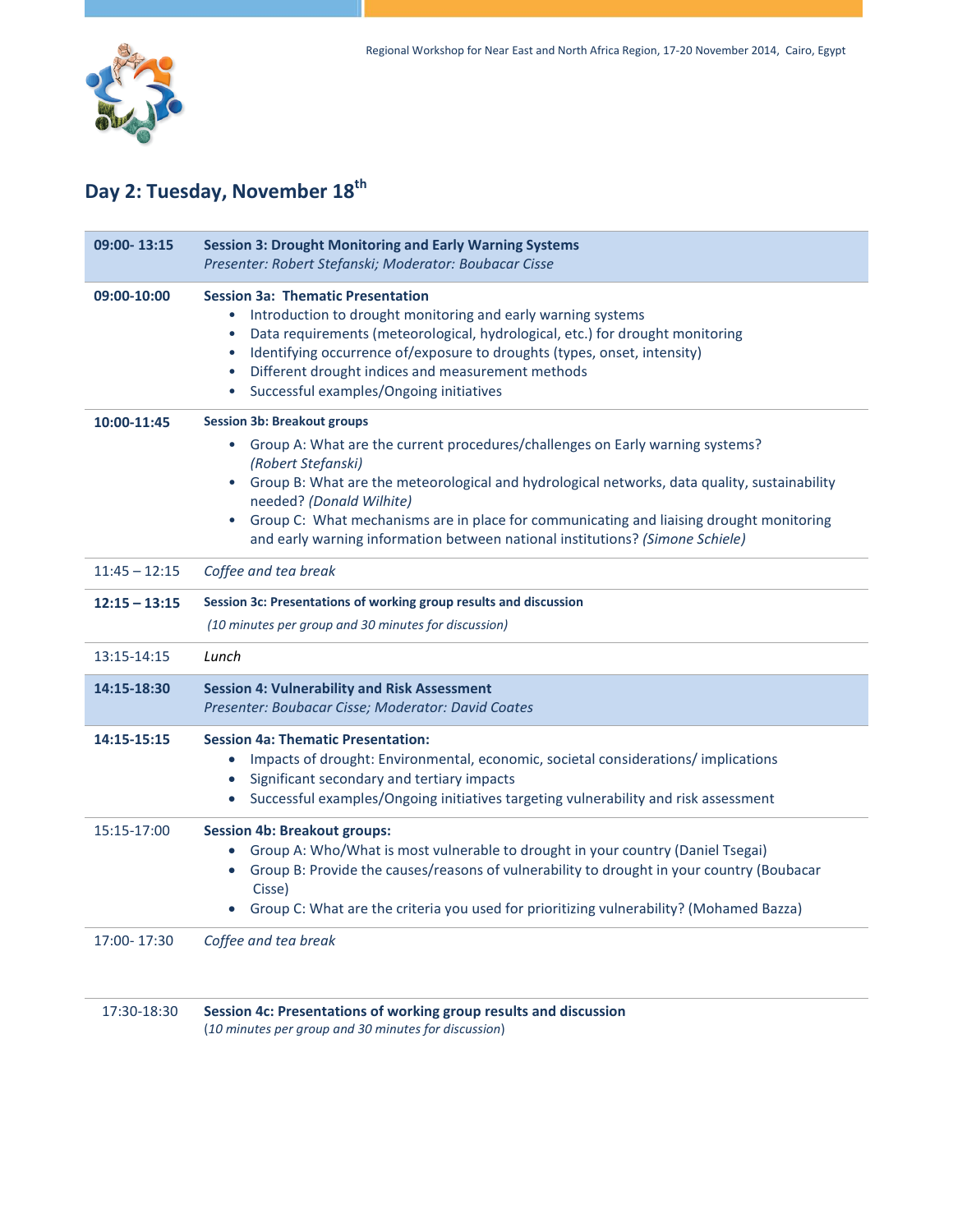

#### **Day 3: Wednesday, November 19 th**

| 09:00-13:15     | Session 5: Drought preparedness, mitigation and response<br>Presenter: Mohamed Bazza; Moderator: Simone Schiele                                                                                                                                                                                                                                                                                                         |
|-----------------|-------------------------------------------------------------------------------------------------------------------------------------------------------------------------------------------------------------------------------------------------------------------------------------------------------------------------------------------------------------------------------------------------------------------------|
| 09:00-10:00     | <b>Session 5a: Thematic Presentation</b><br>Drought preparedness<br>$\bullet$<br>Drought mitigation measures<br>$\bullet$<br>Integration of drought response and recovery in drought plan<br>$\bullet$                                                                                                                                                                                                                  |
| 10:00-11:45     | <b>Session 5b: Breakout groups</b><br>Using the result of the impact and vulnerability assessment (in Session 4), (i) Develop risk<br>management measures, (ii). Include both medium- and long-term measures; (iii). Specify for each<br>measure the responsible agency (-ies)<br>Group A: Water (Pasquale Steduto)<br>$\bullet$<br>Group B: Agriculture (Mohamed Bazza)<br>Group C: Other sectors (David Coates)       |
| $11:45 - 12:15$ | Coffee and tea break                                                                                                                                                                                                                                                                                                                                                                                                    |
| $12:15 - 13:15$ | Session5c: Presentations of working group results and discussion<br>(10 minutes per group and 30 minutes for discussion)                                                                                                                                                                                                                                                                                                |
| 13:15-14:15     | Lunch                                                                                                                                                                                                                                                                                                                                                                                                                   |
| 14:15-18:30     | Session 6: Towards developing drought management policies: the 10-Step Process<br>Presenter: Daniel Tsegai; Moderator: Donald Wilhite                                                                                                                                                                                                                                                                                   |
| 14:15-15:00     | <b>Session 6a: Thematic presentation</b><br>Process for preparing National Drought Policies<br>$\bullet$<br>Institutional arrangements<br>Challenges and remedial actions<br>Successful case studies                                                                                                                                                                                                                    |
| 15:00-16450     | <b>Session 6b: Breakout groups</b><br>Group A: What are the challenges for developing national drought policies? (Donald Wilhite)<br>• Group B: What are the institutional arrangements necessary for developing national drought<br>policies? (Daniel Tsegai)<br>Group C: What are the steps being undertaken for developing national drought policies (country<br>$\bullet$<br>specific discussion)? (Simone Schiele) |
| 16:45 - 17:15   | Coffee and tea break                                                                                                                                                                                                                                                                                                                                                                                                    |

| 17:15-18:30 | <b>Session 6c: Presentations of working groups</b>   |
|-------------|------------------------------------------------------|
|             | (10 minutes per group and 30 minutes for discussion) |